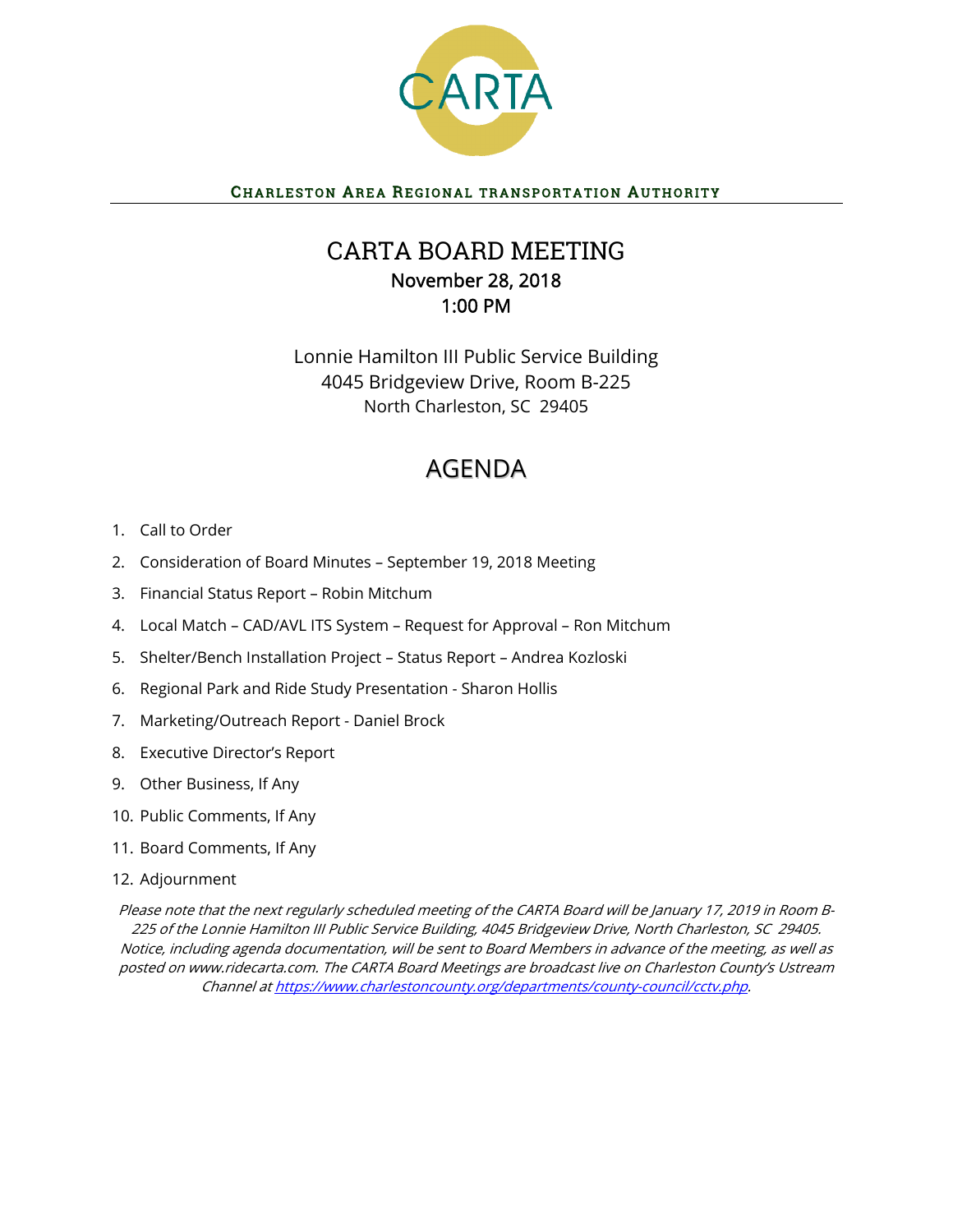## *CHARLESTON AREA REGIONAL TRANSPORTATION AUTHORITY*  **BOARD OF DIRECTORS MEETING October 24, 2018**

The Charleston Area Regional Transportation Authority (CARTA) Board of Directors met on Wednesday, October 24, 2018, at the Lonnie Hamilton III Public Service Building, Room B‐225, in North Charleston, South Carolina.

**MEMBERSHIP:** Ed Astle; Mary Beth Berry; Bob Brimmer; Dwayne Green; Alfred Harrison; Virginia Jamison; James Lewis; Minnie Newman; Pat O'Neil; Jim Owens; Vic Rawl; Dickie Schweers; Michael Seekings; Elliott Summey; Keith Summey; John Tecklenburg; Jimmy Ward; Craig Weaver

**MEMBERSHIP PRESENT:**  Ed Astle; Mary Beth Berry; Bob Brimmer; Dwayne Green; James Lewis; Jim Owens; Mike Seekings; Jimmy Ward

PROXIES: Dennis Turner for Minnie Newman; Jerry Lahm for Elliott Summey; Keith Benjamin for John Tecklenburg; Warwick Jones for Dickie Schweers; Lynn Christian for Alfred Harrison; Ray Anderson for Keith Summey; Doug Wurster for Vic Rawl

**STAFF PRESENT:** Ron Mitchum; Andrea Kozloski; Robin Mitchum; Sharon Hollis; Michelle Emerson; Kim Coleman

**OTHERS PRESENT:**  David Bonner (Transdev); Gloria Fulton (Transdev); Charles Drayton (City of North Charleston); Ben Joyce (McNair Law); Daniel Brock (Rawle-Murdy Associates); Ben Tamsky (Rawle-Murdy); Lindsey Lubanski (Rawle-Murdy Associates); Brian Butler (Campbell Consulting Group); William Hamilton (public); Julia Hamilton (public)

#### **1. Call to Order**

Chairman Seekings called the CARTA Board of Directors Meeting to order at 1:00 p.m. followed by a moment of silence.

**2. Consideration of Board Minutes: September 19, 2018 Meeting** 

*Mr. Owens made a motion to approve the September 19, 2018 Meeting Minutes as presented. Chief Turner seconded the motion. The motion was unanimously approved.* 

## **3. Financial Status Report – Robin Mitchum**

Robin Mitchum, Deputy Director of Finance and Administration, reviewed the HOP expenditures. As of September 30, 2018, total expenditures for the HOP program were \$593,528. She noted that the agency received \$95 thousand in revenue which resulted in a deficit for the HOP program of \$498 thousand for Fiscal Year 2018. Ms. Mitchum then presented the financial status report, in draft form, for the period ending September 30, 2018. She noted that the agency ended the month with an excess of revenue of \$352,001, primarily due to being under budget on the intermodal construction project that the agency needs to match for the local portion. Ms. Mitchum addressed questions and comments.

- The budget to actual revenues for the month was mostly on target with projections:
	- The actual federal revenue includes operating and capital for the year-to-date.
	- **The State Mass Transit Funds are being used as a match for urban funds and bus facility funds.**
	- SC Department of Transportation revenue includes funds received for services rendered during the Wando Bridge Closing.
	- **Insurance proceeds are a result of accidents.**
	- **Sales of Assets include the sale of four support vehicles and three cutaways.**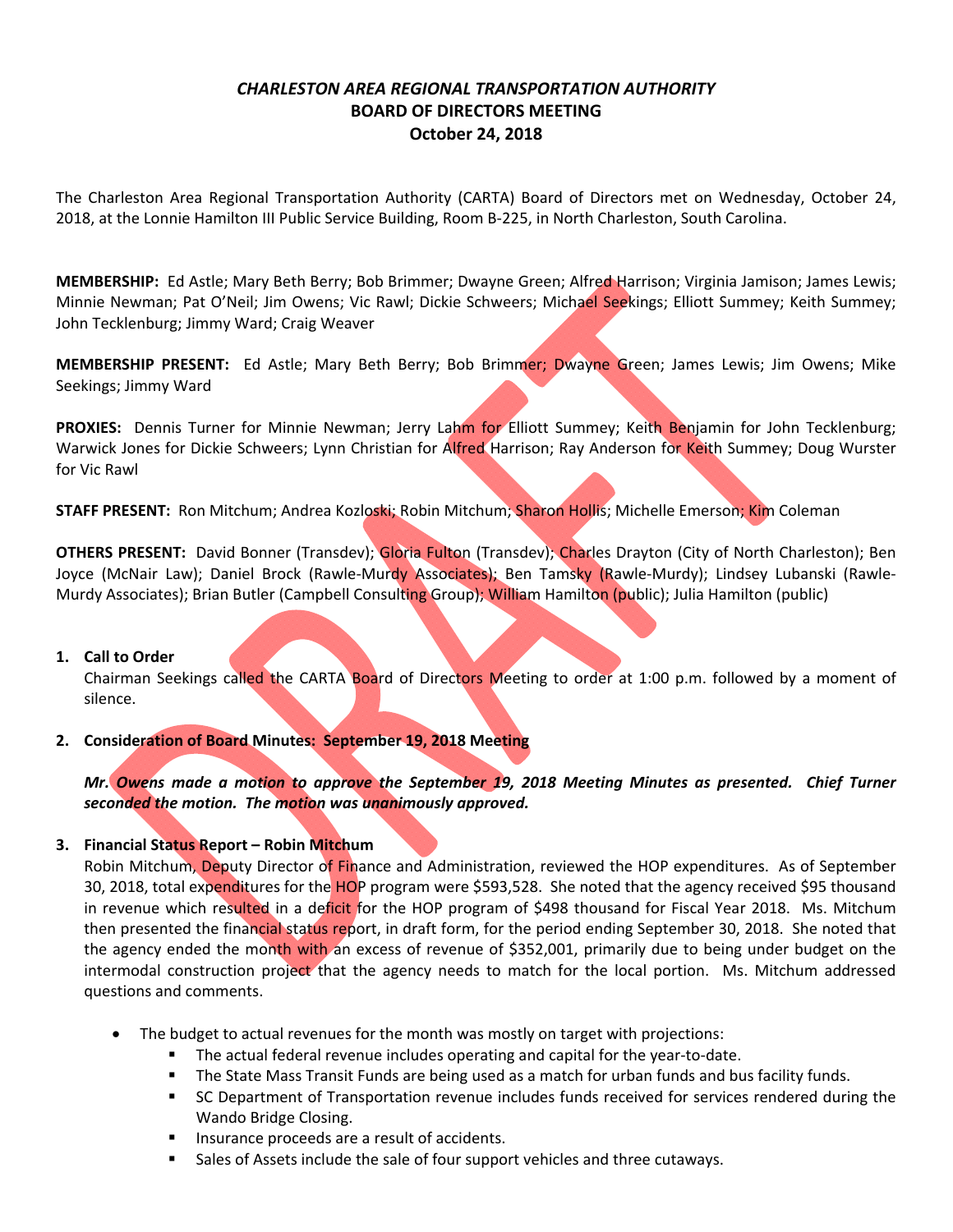- The budget to actual expenditures for the month was mostly on target with projections with the exception of the following items:
	- **Printing includes costs of printing route maps, brochures and passes.**
	- Marketing includes costs associated with promoting the transit system.
	- **Automotive costs include both parking expenses and mileage reimbursements to employees.**
	- Accounting (Auditing) cost is the fees for the annual audit.
	- **Dues include the annual membership fee to the Charleston Metro Chamber of Commerce.**
	- Office Equipment Rental includes the quarterly postage meter rental fee and the cost of the portable toilet rental for the HOP lot.
	- **The State Equipment Maintenance (OEM) includes the maintenance renewal of Swiftly Transit Time** Software and Cradlepoint software in addition to other IT support.
	- Rent includes the Rivers Avenue Park-N-Ride lot, Ashley Phosphate Park-N-Ride lot, Leeds Avenue lot lease from SCE&G, SC Works Trident lease space and document storage.
	- Money Counting is the cost of the armored guard service, GARDA, to pick-up and transport cash deposits to the bank.
	- **Professional Services include legal fees, payroll processing system fees and the cost of the security** guard for the HOP lot.
	- **Contract Services (IGA & Management) is the extensive services provided to CARTA.**
	- **UPERFILEMA** Vehicle Maintenance is the cost to maintain the fleet.
	- **Derating Fees & Licenses include credit card transaction fees, DMV fees, storm water fees and solid** waste fees.
	- **Insurance includes the cost of liability insurance provided by the Insurance Reserve Fund.**
	- Bus Shelter Construction/Bench Installation is the cost to purchase and install shelters and benches.
	- Security cameras include the purchase of additional cameras at the Super Stop, Leeds Avenue and additional security cameras for rolling stock.
	- **Depreciation includes the quarterly fiscal year 2018 depreciation expense.**

The Board received the Financial Overview/Status Report as information.

## **4. Shelter/Bench Installation Project – Status Report – Andrea Kozloski**

Andrea Kozloski, Deputy Director of Operations and Support, presented the Shelter/Bench Installation Project Status Report. She noted that a Ribbon-Cutting Ceremony was held in the Town of James Island at Folly & Camp Roads which the Town of James Island fully funded. She also noted shelters were installed at Ashley Phosphate & Brandywine, Ashley Phosphate & Pepperidge and at Ashley Phosphate & Windsor Hill. She thanked Mr. Astle for his hard work on the project. Ms. Kozloski also discussed the bench installations at Dorchester Road & Leslie Street, Dorchester Road at the El Cheapo Gas Station. Also, an un-used shelter was moved to Highway 78 at the Roper Facility. Ms. Kozloski will provide the shelter/bench installation list to the Board of Directors. She addressed questions and comments. Mr. Mitchum then discussed the criteria and prioritization list for the installation project. He noted that the Route Advisory Committee needs to determine the exact criteria for prioritizing the installation project list. The Board received the Shelter/Bench Installation Project Status Report as information. Chairman Seekings recognized Mr. Astle's dedicated work on the project.

#### **5. Regional Transit Framework Plan – Sharon Hollis**

Sharon Hollis, Principal Planner, presented an update on the Regional Transit Framework Plan (RTFP). She noted that the purpose of the RTFP is to identify and prioritize a high capacity transit network that will serve the needs of the Berkeley‐Charleston‐Dorchester region between now and 2040. Ms. Hollis explained that high capacity transit is transit modes that have more capacity than traditional buses. It could include commuter rail, light rail, bus rapid transit and express buses. High capacity transit services are not currently offered in South Carolina. Ms. Hollis reviewed the Regional Study Matrix, existing transit modes and the state of the current transit system. She also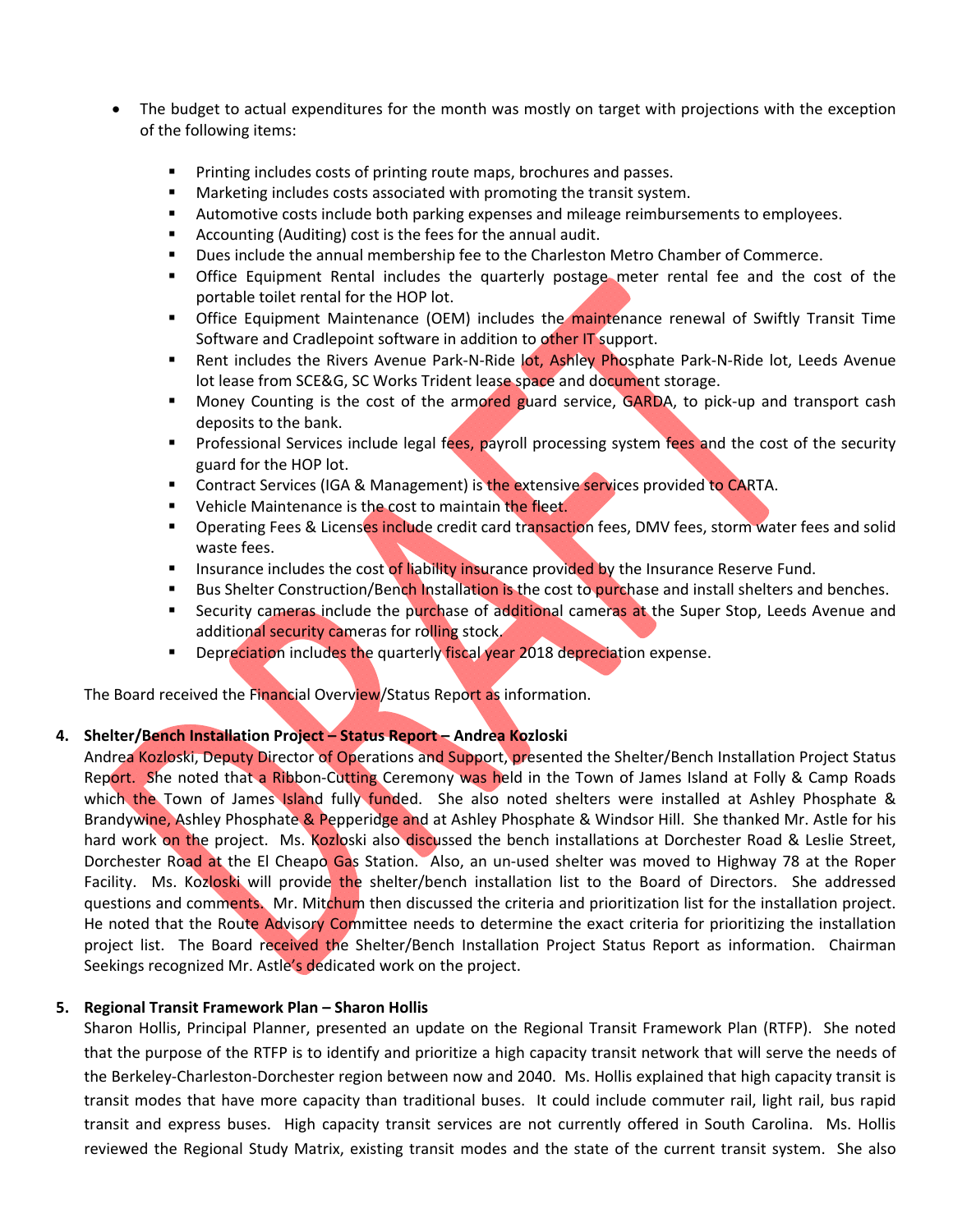shared the RTFP public input. Ms. Hollis presented the Vision Statement and discussed goals and objectives. She discussed ridership, local service planning and the funding gap. She reviewed the short-term, mid-term and longterm next steps and addressed questions and comments. Ms. Hollis will distribute the presentation to the Board. The Board received the Project Status Reports as information.

## **6. Marketing/Outreach Report – Daniel Brock**

Daniel Brock, with Rawle‐Murdy Associates, presented the Marketing/Outreach Report. He updated the Board on Social Media engagements, link clicks and APP statistics. Mr. Brock also highlighted the recent "Roadeo" and discussed various media outreach throughout the month of September regarding Hurricane Florence, LowCountry Go, updated technology, electric bus funding and the Transit Riders Perceptions Survey. The "Roadeo" winners will be recognized at the next Board meeting and will compete in the upcoming State "Roadeo." He then turned the Marketing Update over to Michelle Emerson, Marketing & Communications Manager. Ms. Emerson explained the CARTA Adopt-A-Stop program and updated the Board on the LowGoTober Challenge. The final outcome of our region's first-ever commuter challenge, including number of participants, will be provided to you at the next meeting. The Board received the Marketing/Outreach Report as information.

## **7. Executive Director's Report**

Mr. Mitchum, Executive Director, highlighted the following matters:

A member of Delegation has requested that the Board approve to declare the upcoming Election Day as "Fare-Free Day." If approved and CARTA offers free rides on November 6, 2018, it will cost approximately \$7 thousand in revenue for the day.

## *Mr. Brimmer made a motion to approve that Election Day (November 6, 2018) will be a fare‐free for the fixed‐route and Express buses. Mr. Owens seconded the motion. The motion was unanimously approved.*

- The BCDCOG has entered into a contract for Bus Rapid Transit with HDR Engineering, Inc.
- Park & Ride study findings will be presented at the next Board meeting.
- The Bus Wash System has been installed and is in place and working well.
- The agency is working with Proterra regarding charging stations and electric bus capabilities. A Letter of Intent to purchases 3 buses has been issued.
- AVL/ITS vendor reviews are underway and will be presented for Board approval at the next Board Meeting (which will include mobile ticketing and digital signage).
- Additional funding will be provided from the City of Charleston for the HOP service. Approval will be sought at the next CHATS Policy Committee meeting for use of CHATS guideshare funding for the HOP to avoid an operating deficit at CARTA. It is anticipated that approval of the use of CHATS funds will be contingent upon route continuation with increased sales tax funding in Fiscal Year 2020.
- Reports were distributed prior to the start of the meeting which included ridership summary statistics, the monthly performance snapshot, upcoming events and activities.

The Board received the Executive Director's report as information.

## **8. Other Business, If Any**

No further business was discussed.

#### **9. Public Comments, If Any**

There was one public comment:

 William Hamilton, of Best Friends of Lowcountry Transit, thanked the Board Members on the progress of the bus shelters. He spoke about Affordable Housing and the BRT noting the importance of building diverse, sustainable communities with affordable housing near the routes and stations. Mr. Hamilton also noted that Best Friends of the Lowcountry Transit has talked to over 50 thousand people in the last 18 months regarding transit matters in the region and have found that people strongly support solid service.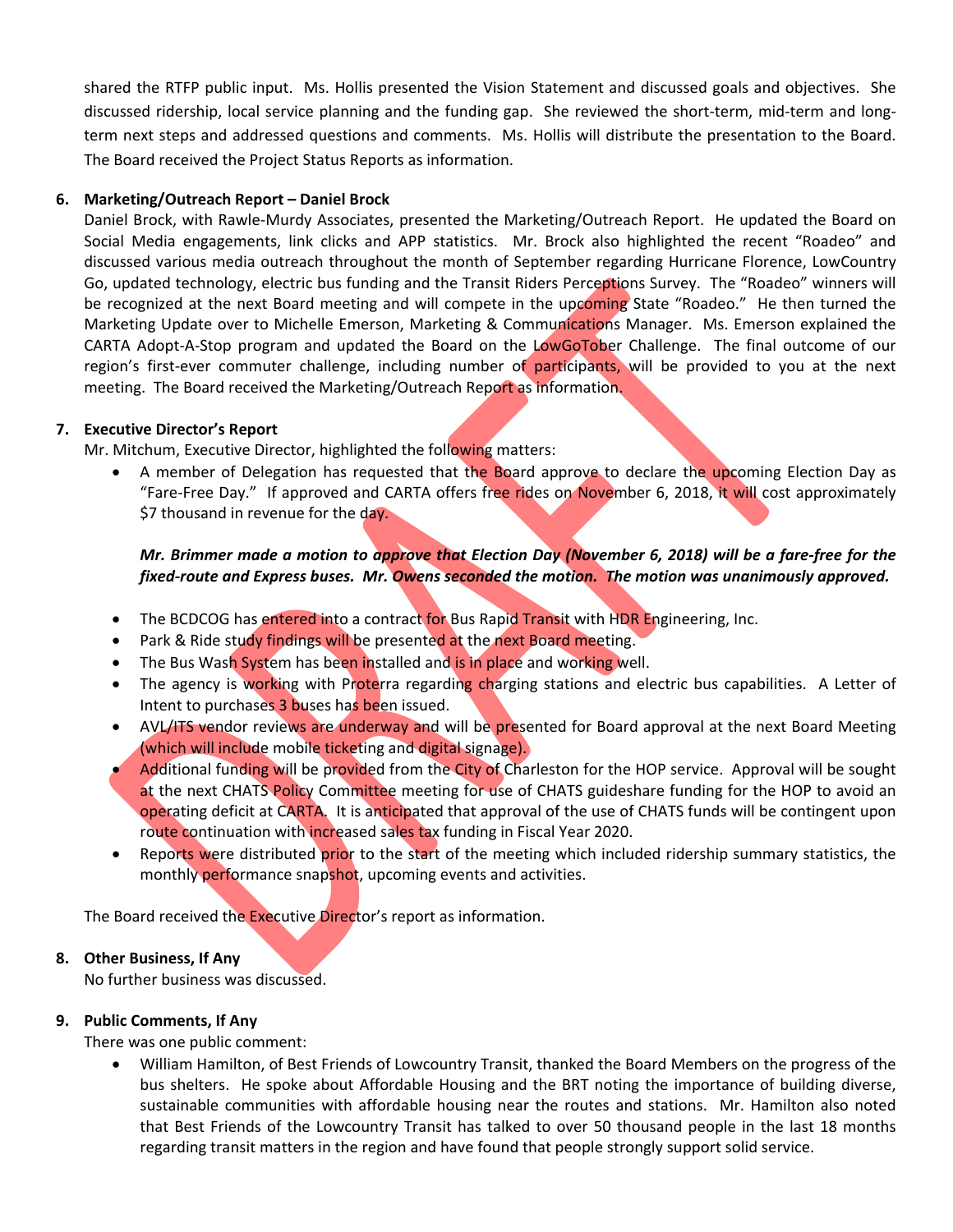#### **10. Board Comments, If Any**

- Mr. Jones commented that since it has been at least 2 years since the last route adjustments were made, the process should be re-visited to determine if changes/route cuts are needed.
- Mr. Green re-echoed his support of utilizing non-elected CARTA Board Members for public speaking engagements on topics of interest and to educate the public on CARTA operations and services. Chairman Seekings concurred and Rawle-Murdy Associates will work on profiling non-elected members as well as permanent proxies of the Board of Directors in Social Media outlets to get started on the initiative.
- Chairman Seekings introduced Ben Joyce of the McNair Law Firm. Mr. Joyce is the agency's attorney. Chairman Seekings also thanked the Board members for attending today's meeting and for their dedicated service.

#### **11. Adjourn**

There being no further business before the Board, Chairman Seekings adjourned the meeting at 2:10 p.m.

 Respectfully submitted, Kim Coleman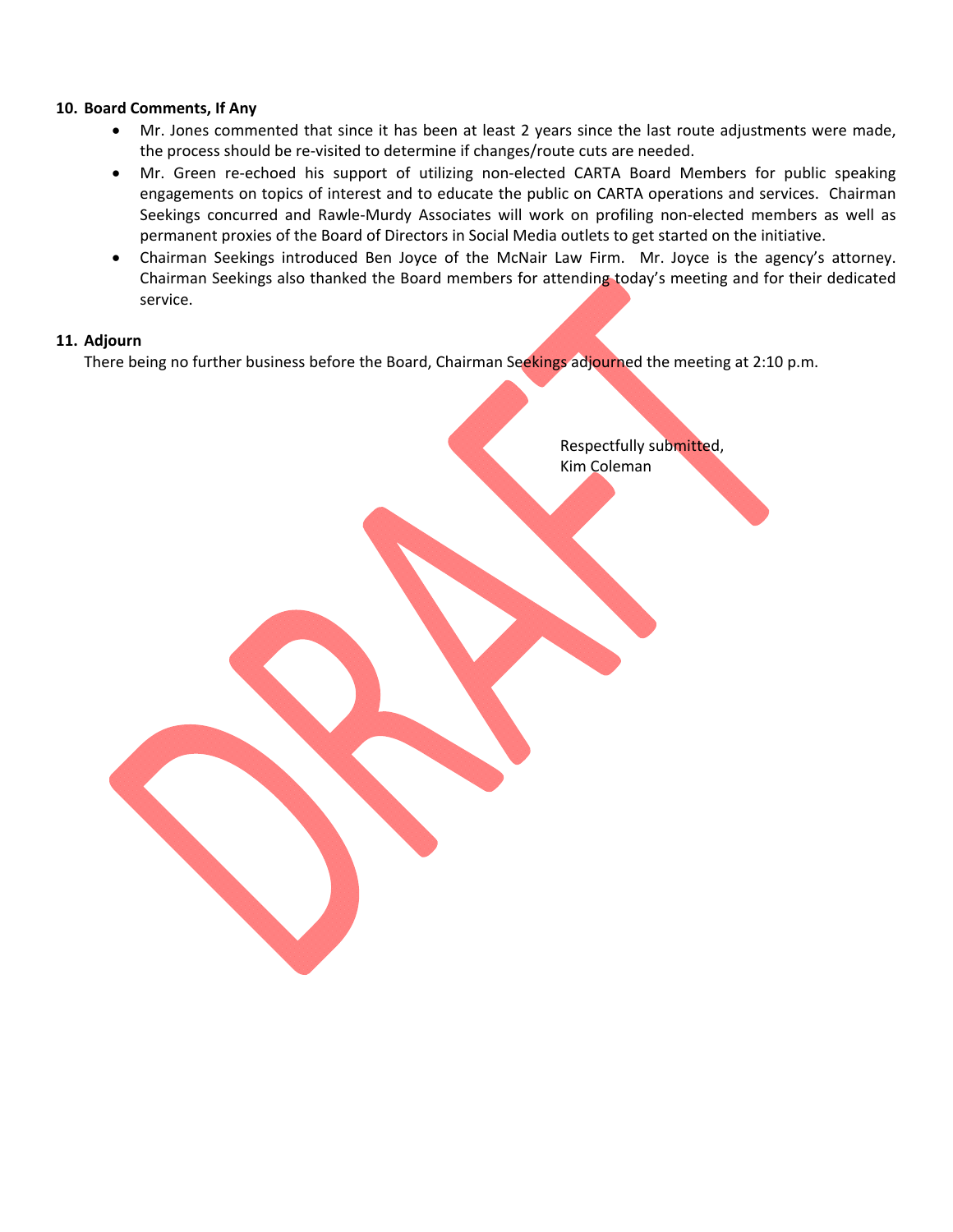

## **CHARLESTON AREA REGIONAL TRANSPORTATION AUTHORITY**

#### MEMORANDUM

TO: Board of Directors

FROM: Robin W. Mitchum, Deputy Director of Finance & Administration

SUBJECT: October 31, 2018 Financial Report Overview

DATE: November 21, 2018

Please find attached the draft October 31, 2018 Financial Report. Below is a brief overview of the activities for FY19.

#### **Revenues**

The budget to actual revenues for the month was mostly on target with our projections.

- The federal revenue includes operating and capital for the year to date.
- HOP lot revenue includes the Charleston Area Convention and Visitors Bureau and the City of Charleston contributions towards the operation of the HOP route.
- Insurance proceeds are a result of accidents.
- Miscellaneous revenue is a fee received from a motion picture company for use of a bus for a commercial.

#### **Expenditures**

The budget to actual expenditures for the month was mostly on target with our projections with the exception of a few items.

- Printing includes costs of printing route maps, brochures, and passes.
- Marketing includes costs associated with promoting the transit system.
- Automotive costs include both parking expenses and mileage reimbursements to employees.
- Office Equipment Rental includes the quarterly postage meter rental fee and the cost of the portable toilet rental for the HOP Lot.
- Office Equipment Maintenance (OEM) includes the FY19 portion of the Swiftly Transit Time and Insights Software renewal (through 06/28/19), the FY19 portion of the NetCloud Essentials for mobile routers and Zscaler internet security renewal (through 07/24/19), in addition to other IT support.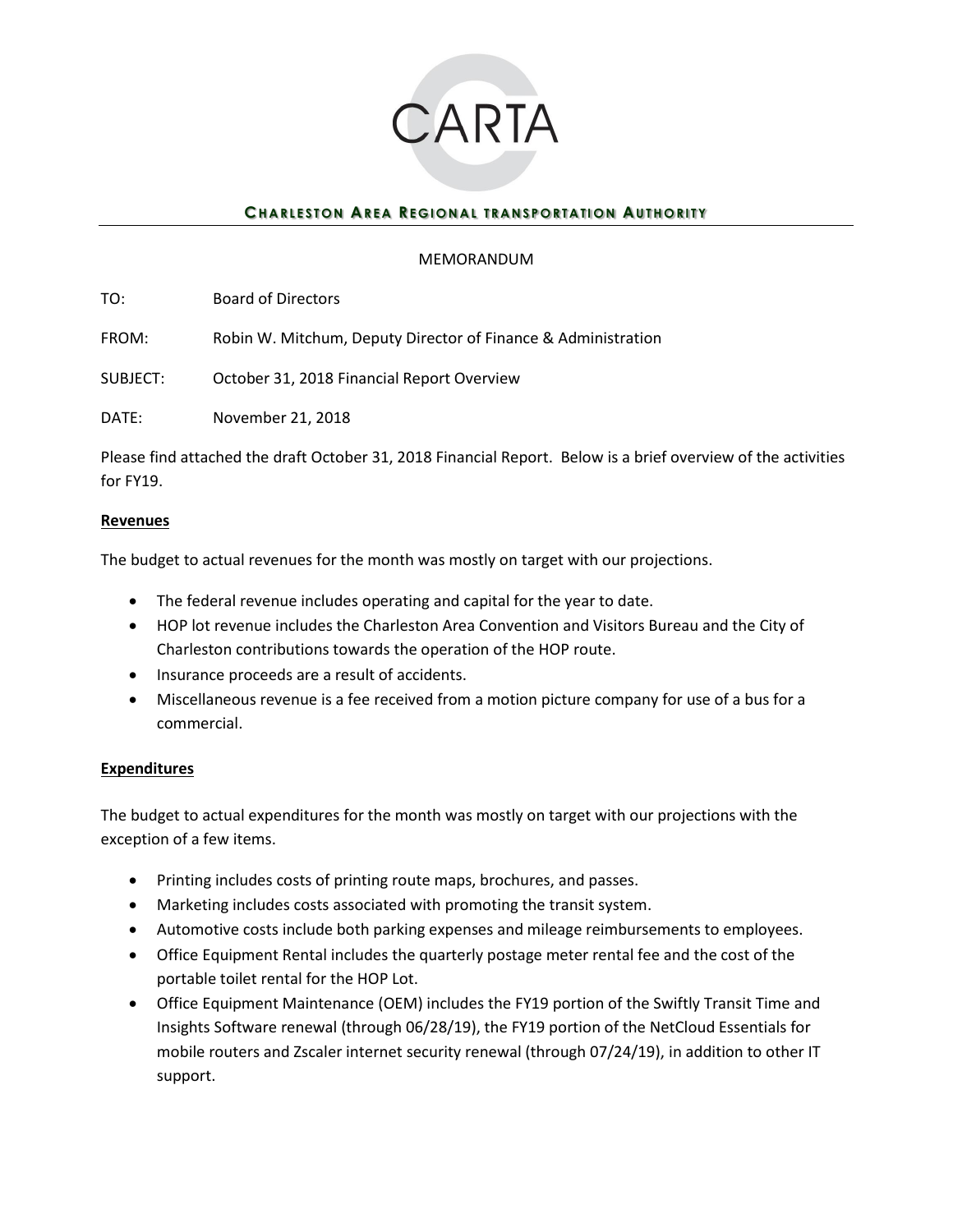- Rent includes the Ashley Phosphate Park & Ride Lot, Leeds Avenue lot lease from SCE&G, SC Works Trident lease space, and document storage.
- Money Counting is the cost of the armored guard service, GARDA, to pick up and transport cash deposits to the bank.
- Professional Services include legal fees, payroll processing system fees, and the cost of the security guard for the HOP Lot.
- Contract Services (IGA & Management) is the extensive services BCDCOG provides to CARTA.
- Vehicle Maintenance is the cost to maintain the fleet.
- Operating Fees & Licenses include credit card transaction fees.
- Insurance includes the cost of liability insurance provided by the Insurance Reserve Fund. This is the FY19 portion of the 2018 insurance premium. CARTA's insurance will renew January 1.
- Rolling stock is the purchase of the 2018 Ford Starcraft Allstar cutaway and the 2018 Eldorado Amerivan.
- Bus Shelter Construction/Bench Install is the cost to purchase and install shelters and benches.

## **Overall, the agency ended the month with an excess of revenue of \$228,327.**

If you have any questions, please contact me at 843-529-0400 ext. 213 o[r robinm@bcdcog.com.](mailto:robinm@bcdcog.com)

#### **Amount owed to Transdev as of 10/31/18 is \$1,384,858.**

#### **Amount expended on the HOP as of 10/31/18 is \$80,913.**

| <b>HOP Expenditures</b>      |                         |              |  |
|------------------------------|-------------------------|--------------|--|
| <b>Expenditures</b>          | <b>Description</b>      | <b>Total</b> |  |
| Printing                     | <b>HOP Route</b>        | 80           |  |
| <b>Equipment Rental</b>      | Portable Toilet         | 50           |  |
| Communications               | Internet                | 136          |  |
| Utilities                    | Electric                | 95           |  |
| <b>Professional Services</b> | <b>Security Guard</b>   | 8,364        |  |
| Fuel                         | Diesel Fuel             | 5,676        |  |
| <b>Fixed Route</b>           | <b>Transdev Service</b> | 66,512       |  |
| <b>TOTAL EXPENDITURES</b>    |                         | 80,913       |  |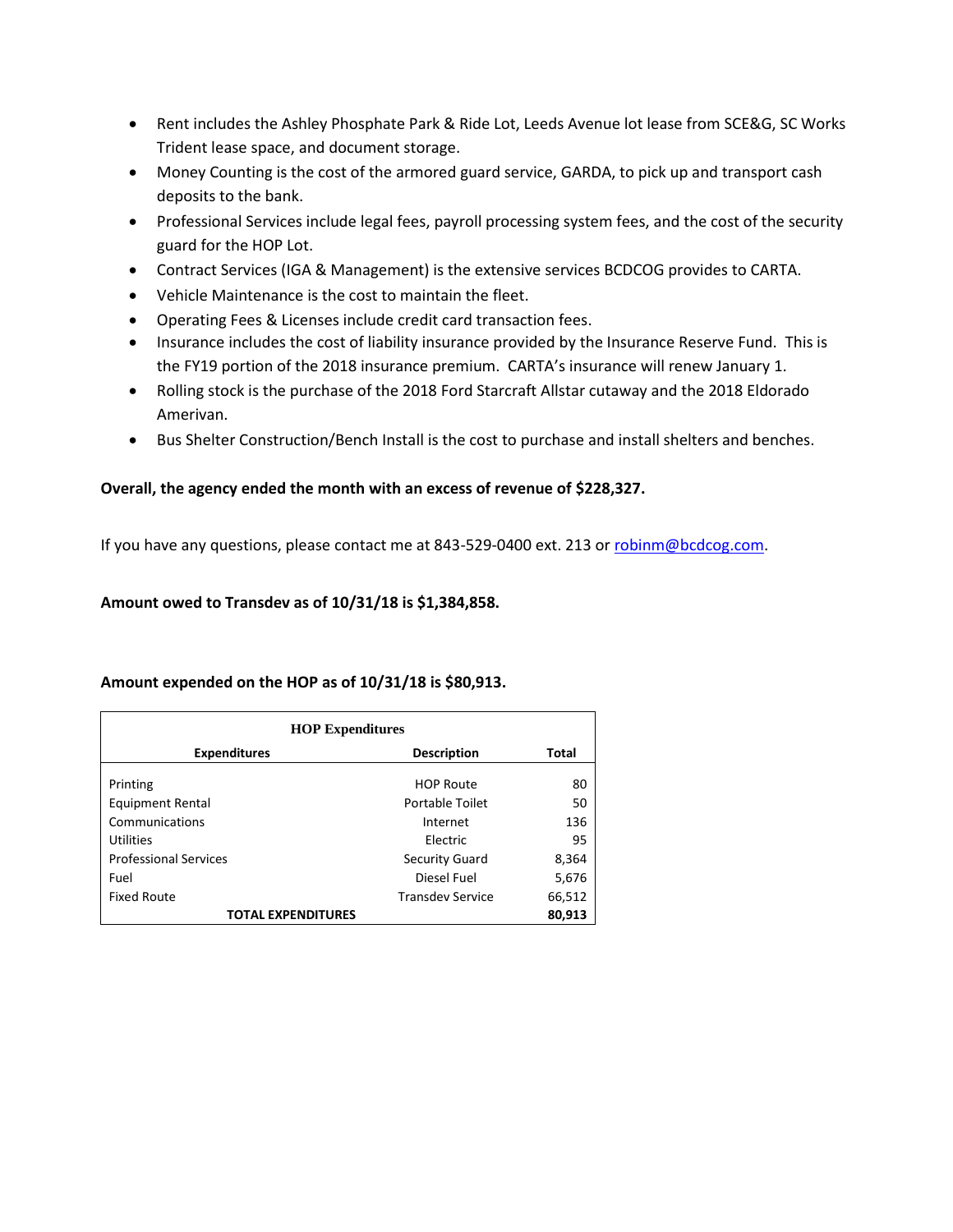Time elapsed: 8%

|                                      | <b>FY19 Budget</b> | <b>Actual</b> | $%$ of<br><b>Budget</b> |
|--------------------------------------|--------------------|---------------|-------------------------|
| <b>Revenues</b>                      |                    |               |                         |
| Farebox                              | 2,240,483          | 209,406       | 9%                      |
| <b>Passes</b>                        | 552,551            | 48,611        | 9%                      |
| <b>HOP Lot Parking Fees</b>          | 232,685            | 11,675        | 5%                      |
| <b>COC Shuttle</b>                   | 457,600            | 39,647        | 9%                      |
| <b>MUSC</b>                          | 815,455            | 68,433        | 8%                      |
| City of Charleston - DASH            | 553,280            | 46,107        | 8%                      |
| <b>City of North Charleston</b>      | 552,623            |               | $0\%$                   |
| <b>Community Pride</b>               |                    | 33            | N/A                     |
| Federal                              | 14,018,072         | 768,855       | 5%                      |
| <b>State Mass Transit Funds</b>      | 4,941,104          |               | 0%                      |
| Sales Tax - Charleston County        | 12,014,250         | 992,417       | 8%                      |
| <b>HOP Lot</b>                       | 892,538            | 45,450        | 5%                      |
| Capital Revenue (on hand)            | 1,000              |               | $0\%$                   |
| Advertising                          | 800,000            | 56,885        | 7%                      |
| Interest                             | 60                 |               | 0%                      |
| <b>Insurance Proceeds</b>            |                    | 47,359        | N/A                     |
| Sale of Assets                       | 50,000             |               | 0%                      |
| Miscellaneous                        |                    | 600           | N/A                     |
| <b>TOTAL REVENUES</b>                | 38,121,701         | 2,335,478     | 6%                      |
|                                      |                    |               |                         |
| <b>Expenditures</b>                  |                    |               |                         |
| <b>Staff Salaries &amp; Benefits</b> | 154,978            | 9,416         | 6%                      |
| <b>Supplies</b>                      | 24,200             | 883           | 4%                      |
| Printing                             | 47,500             | 2,956         | 6%                      |
| Marketing                            | 10,000             | 533           | 5%                      |
| Automotive                           | 2,676              | 225           | 8%                      |
| <b>Accounting (Auditing)</b>         | 14,500             |               | 0%                      |
| Postage                              | 2,000              |               | 0%                      |
| Dues/Memberships                     | 750                |               | 0%                      |
| <b>Office Equipment Rental</b>       | 1,248              | 239           | 19%                     |
| <b>Office Equipment Maintenance</b>  | 160,900            | 98,022        | 61%                     |
| Rent                                 | 24,163             | 1,692         | 7%                      |
| Communications                       | 173,575            | 7,999         | 5%                      |
| <b>Utilities</b>                     | 14,450             | 768           | 5%                      |
| Advertising                          | 15,000             |               | 0%                      |
| <b>Money Counting</b>                | 6,715              | 535           | 8%                      |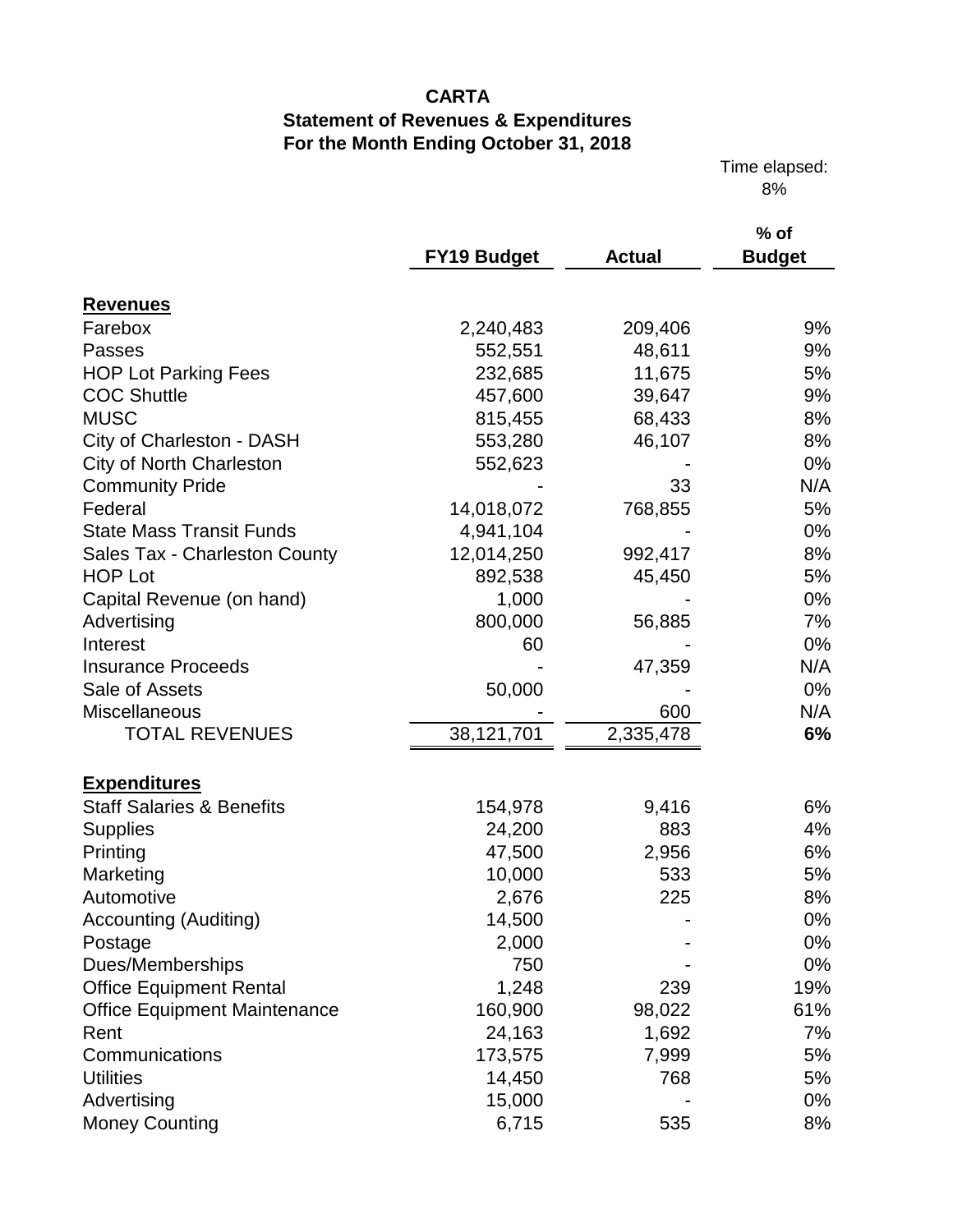Time elapsed: 8%

|                                               | <b>FY19 Budget</b> | <b>Actual</b> | $%$ of<br><b>Budget</b> |
|-----------------------------------------------|--------------------|---------------|-------------------------|
| <b>Professional Services</b>                  | 131,576            | 8,542         | 6%                      |
| <b>Contract Services</b>                      | 1,606,697          | 157,955       | 10%                     |
| <b>Vehicle Maintenance</b>                    | 252,793            | 10,154        | 4%                      |
| <b>Operating Fees &amp; Licenses</b>          | 27,500             | 1,285         | 5%                      |
| Insurance                                     | 567,054            | 133,046       | 23%                     |
| Fuel                                          | 1,389,893          | 159,950       | 12%                     |
| <b>Fixed Route</b>                            | 13,214,377         | 1,139,775     | 9%                      |
| Paratransit                                   | 2,428,222          | 234,929       | 10%                     |
| <b>Miscellaneous</b>                          | 7,741              | 280           | 4%                      |
| Intermodal Infrastructure - Construction      | 3,574,892          |               | $0\%$                   |
| <b>Rolling Stock</b>                          | 11,967,000         | 106,242       | 1%                      |
| <b>Bus Shelter Construction/Bench Install</b> | 80,450             | 16,650        | 21%                     |
| Capital (IT, Facility Repairs/Maint)          | 311,691            | 15,075        | 5%                      |
| Depreciation                                  | 1,909,160          |               | $0\%$                   |
| <b>TOTAL EXPENDITURES</b>                     | 38,121,701         | 2,107,151     | 6%                      |
| Excess (Deficit) of Revenues Over             |                    |               |                         |
| (Under) Expenditures                          |                    | 228,327       |                         |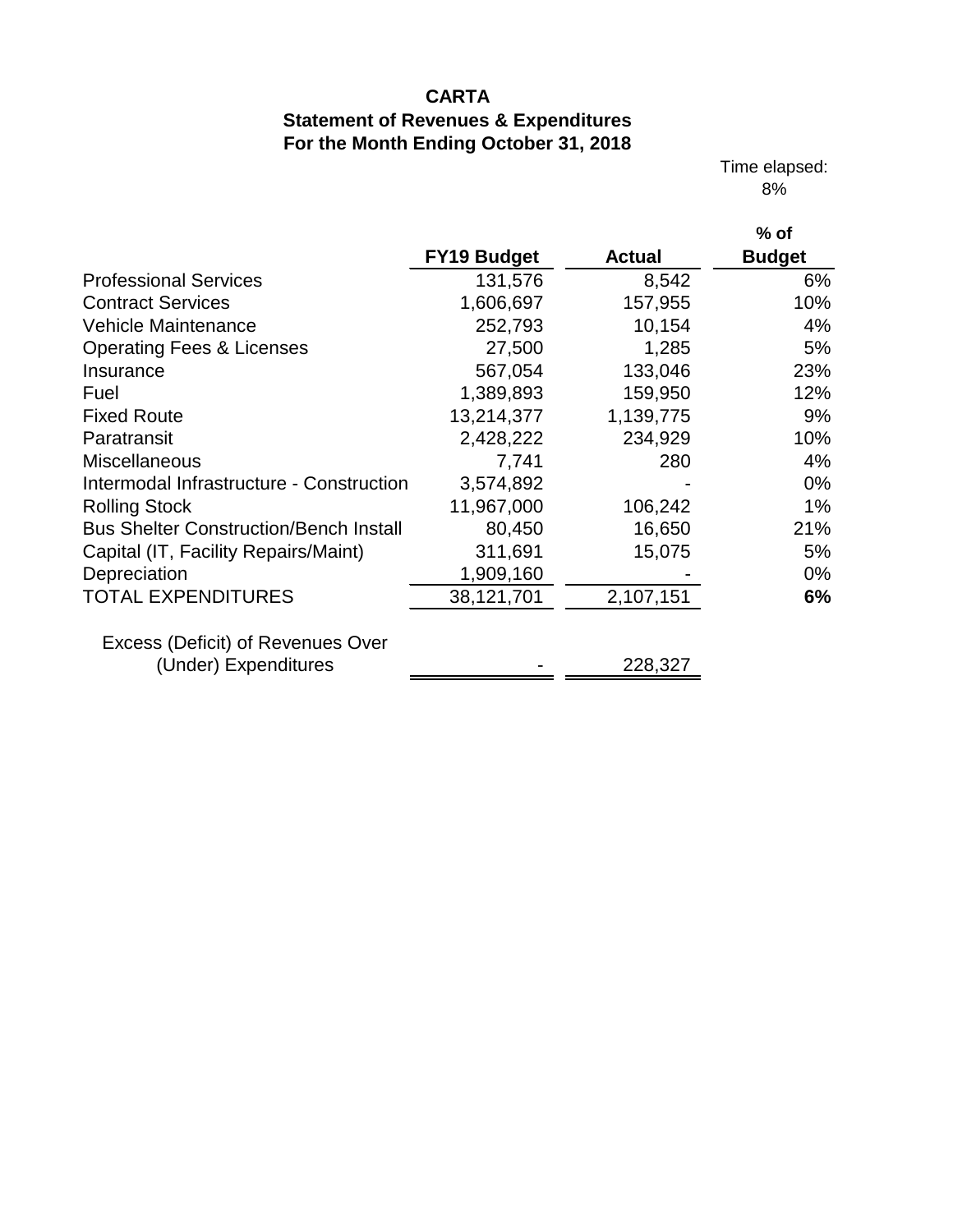|                                               | Administration | Operating | Capital | <b>TOTAL</b> |
|-----------------------------------------------|----------------|-----------|---------|--------------|
| <b>EXPENDITURES:</b>                          |                |           |         |              |
| <b>Salaries &amp; Benefits</b>                |                | 9,416     |         | 9,416        |
| <b>Total Direct Personnel</b>                 |                | 9,416     |         | 9,416        |
|                                               |                |           |         |              |
| <b>Supplies</b>                               | 867            | 16        |         | 883          |
| Printing                                      |                | 2,956     |         | 2,956        |
| Marketing                                     | 533            |           |         | 533          |
| Automotive                                    | 160            | 65        |         | 225          |
| Accounting (Outside Services & Auditing)      |                |           |         |              |
| Postage                                       |                |           |         |              |
| Dues/Memberships                              |                |           |         |              |
| <b>Office Equipment Rental</b>                | 189            | 50        |         | 239          |
| <b>Office Equipment Maintenance</b>           | 2,662          | 95,360    |         | 98,022       |
| Rent                                          | 492            | 1,200     |         | 1,692        |
| Telephone/Communications                      |                | 7,999     |         | 7,999        |
| <b>Utilities</b>                              |                | 768       |         | 768          |
| Advertising                                   |                |           |         |              |
| <b>Money Counting</b>                         |                | 535       |         | 535          |
| <b>Other Professional Services</b>            | 178            | 8,364     |         | 8,542        |
| <b>Contract Services</b>                      |                | 157,955   |         | 157,955      |
| Vehicle Maintenance                           |                | 10,154    |         | 10,154       |
| <b>Operating Fees &amp; Licenses</b>          |                | 1,285     |         | 1,285        |
| Insurance                                     | 2,335          | 130,711   |         | 133,046      |
| Fuel                                          |                | 159,950   |         | 159,950      |
| <b>Fixed Route</b>                            |                | 1,139,775 |         | 1,139,775    |
| Paratransit                                   |                | 234,929   |         | 234,929      |
| Miscellaneous                                 | 280            |           |         | 280          |
| Intermodal Infrastructure - Construction      |                |           |         |              |
| <b>Rolling Stock</b>                          |                |           | 106,242 | 106,242      |
| <b>Support Vehicles</b>                       |                |           |         |              |
| <b>Bus Shelter Construction/Bench Install</b> |                |           | 16,650  | 16,650       |
| Capital (IT, Facility Repairs/Maint)          | 325            |           | 14,750  | 15,075       |
| Depreciation                                  |                |           |         |              |
| <b>TOTAL EXPENDITURES</b>                     | 8,021          | 1,961,488 | 137,642 | 2,107,151    |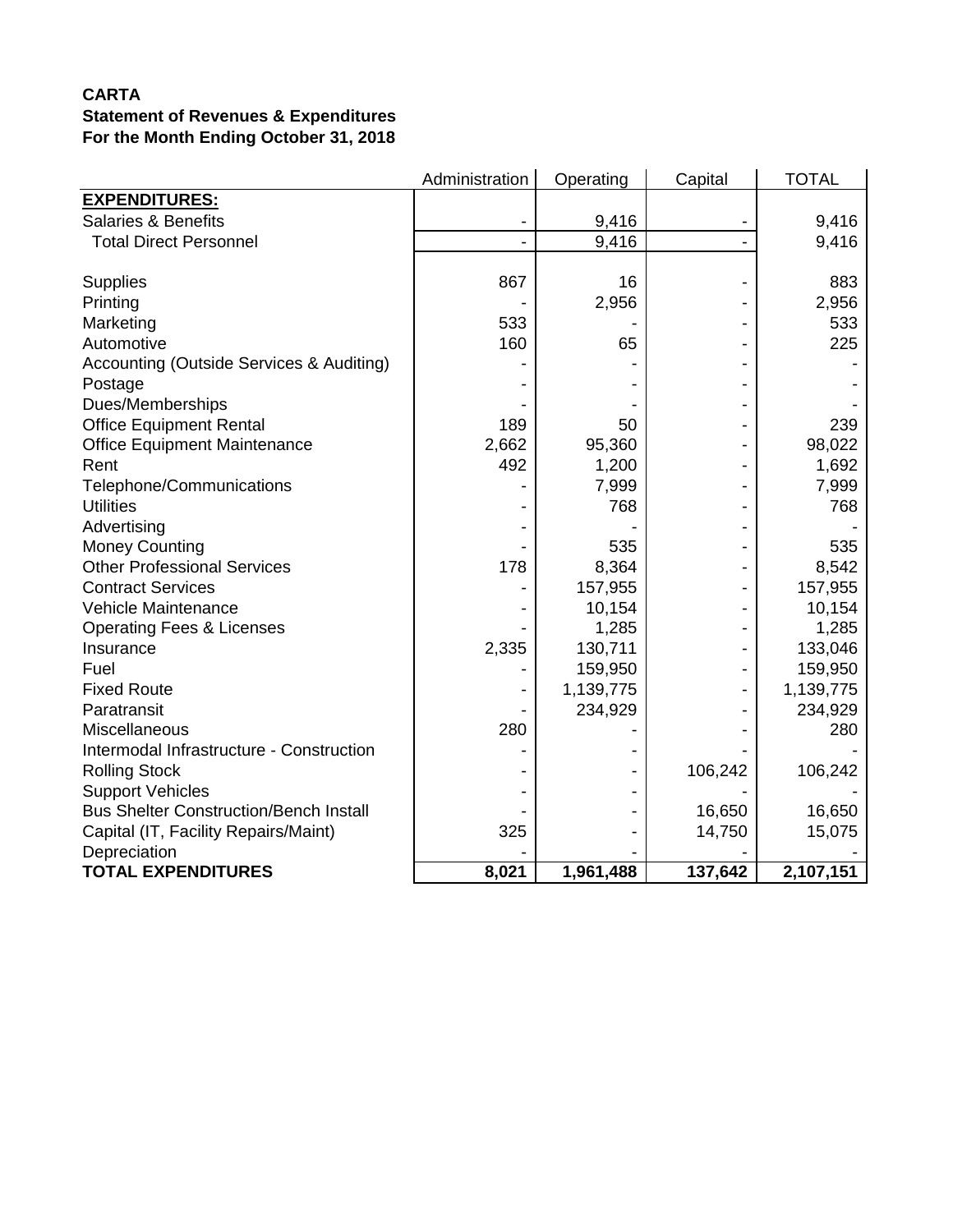|                                     | Administration | Operating | Capital | <b>TOTAL</b> |
|-------------------------------------|----------------|-----------|---------|--------------|
|                                     |                |           |         |              |
| <b>REVENUE</b>                      |                |           |         |              |
| Farebox                             |                | 209,406   |         | 209,406      |
| Passes                              |                | 48,611    |         | 48,611       |
| Parking - HOP Lot                   |                | 11,675    |         | 11,675       |
| <b>COC Shuttle</b>                  |                | 39,647    |         | 39,647       |
| <b>MUSC</b>                         |                | 68,433    |         | 68,433       |
| City of Charleston - DASH           |                | 46,107    |         | 46,107       |
| <b>CACVB</b>                        |                | 15,000    |         | 15,000       |
| City of Charleston                  |                | 30,450    |         | 30,450       |
| Charleston County - Hurricane       |                |           |         |              |
| City of North Charleston            |                |           |         |              |
| <b>Community Pride</b>              |                | 33        |         | 33           |
| Federal SC-2017-012-00              |                |           |         |              |
| Federal SC-2019                     |                | 714,105   |         | 714,105      |
| <b>Federal Intermodal</b>           |                |           |         |              |
| Federal SC-90-X259                  |                |           |         |              |
| Federal SC-90-X287                  |                |           |         |              |
| Federal SC-90-X264                  |                |           |         |              |
| Federal SC-90-X279                  |                |           |         |              |
| Federal SC-2018-001-00              |                |           | 54,750  | 54,750       |
| <b>State Mass Transit Funds</b>     |                |           |         |              |
| S.C. Dept. of Transportation        |                |           |         |              |
| Sales Tax - Charleston County       | 235,748        | 673,777   | 82,892  | 992,417      |
| <b>Charleston County Intermodal</b> |                |           |         |              |
| Capital Revenue (on hand)           |                |           |         |              |
| Advertising                         |                | 56,885    |         | 56,885       |
| Interest                            |                |           |         |              |
| <b>Insurance Proceeds</b>           |                | 47,359    |         | 47,359       |
| Sale of Assets                      |                |           |         |              |
| Miscellaneous                       | 600            |           |         | 600          |
| <b>TOTAL REVENUES</b>               | 236,348        | 1,961,488 | 137,642 | 2,335,478    |
| <b>EXCESS OF REVENUES OVER</b>      |                |           |         |              |
| <b>EXPENDITURES</b>                 | 228,327        |           |         | 228,327      |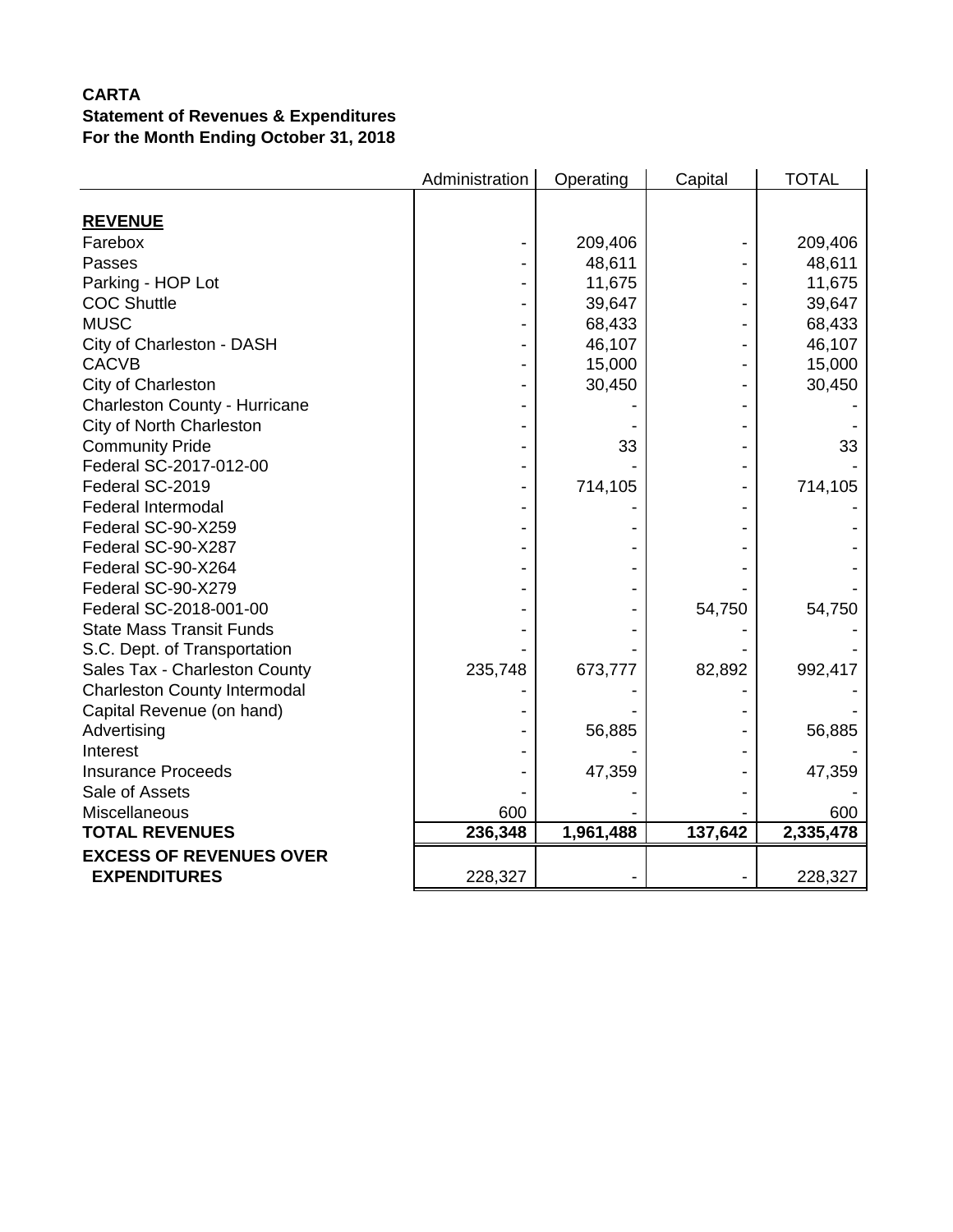## **CARTA BALANCE SHEET 10/31/2018**

## **ASSETS**

| <b>ASSETS</b>                       |                   |
|-------------------------------------|-------------------|
| <b>GENERAL OPERATING (BB&amp;T)</b> | 9,893,777.02      |
| <b>INTERMODAL (BB&amp;T)</b>        | 3,096,581.50      |
| CAPITAL (BB&T)                      | 52,605.00         |
| <b>PETTY CASH</b>                   | 220.00            |
| <b>ACCOUNTS RECEIVABLE</b>          | (775, 670.11)     |
| <b>HEALTH INS ADVANCE DEPOSIT</b>   | 984.48            |
| <b>INVENTORY - FUEL</b>             | 25,161.08         |
| <b>ENCUMBRANCES</b>                 | 9,472,955.87      |
| DEFERRED OUTFLOWS: ER CONTR         | 27,390.00         |
| LAND                                | 2,089,641.34      |
| <b>CIP</b>                          | 11,088,457.62     |
| <b>VEHICLES</b>                     | 22,954,604.04     |
| <b>EQUIPMENT</b>                    | 1,470,994.73      |
| <b>FAREBOXES</b>                    | 2,045,112.84      |
| <b>SHELTERS</b>                     | 3,176,551.04      |
| <b>BUS SIGNAGE</b>                  | 62,555.32         |
| <b>FACILITIES</b>                   | 9,333,085.27      |
| <b>INTANGIBLE ASSETS</b>            | 68,000.00         |
| ACCUMULATED DEPRECIATION            | (24, 773, 324.37) |
| UNRESTRICTED NET POSITION           | 3,885,999.00      |
| RESTRICTED NET POSITION             | (3,096,581.50)    |
| <b>TOTAL ASSETS</b>                 | 50,099,100.17     |

#### **LIABILITIES & EQUITY**

#### **LIABILITIES**

| <b>ACCOUNTS PAYABLE</b>          | 1,700,514.63     |
|----------------------------------|------------------|
| <b>RESERVE FOR ENCUMBRANCES</b>  | 9,472,955.87     |
| NOTE PAYABLE - BB&T              | 2,000,000.00     |
| <b>ACCRUED INTEREST</b>          | 43,917.81        |
| <b>COMPENSATED ABSENCES</b>      | 19,405.88        |
| UNEARNED REVENUE                 | 57,240.52        |
| DUE TO FEDERAL GOVERNMENT        | 823,608.00       |
| <b>OPEB LIABILITY</b>            | 20,542.00        |
| DEFERRED INFLOWS: PENSION INVEST | 763,489.00       |
| <b>PENSION PLAN</b>              | 260,684.00       |
| <b>TOTAL LIABILITIES</b>         | 15, 162, 357. 71 |
|                                  |                  |

## **EQUITY**

| <b>CURRENT YEAR FUND BALANCE</b> |                     | 228.327.34    |
|----------------------------------|---------------------|---------------|
| INVEST IN CAPITAL ASSETS         |                     | 27.024.903.89 |
| <b>FUND BALANCE</b>              |                     | 7.683.511.23  |
|                                  | <b>TOTAL EQUITY</b> | 34.936.742.46 |

TOTAL LIABILITIES & FUND EQUITY 50,099,100.17